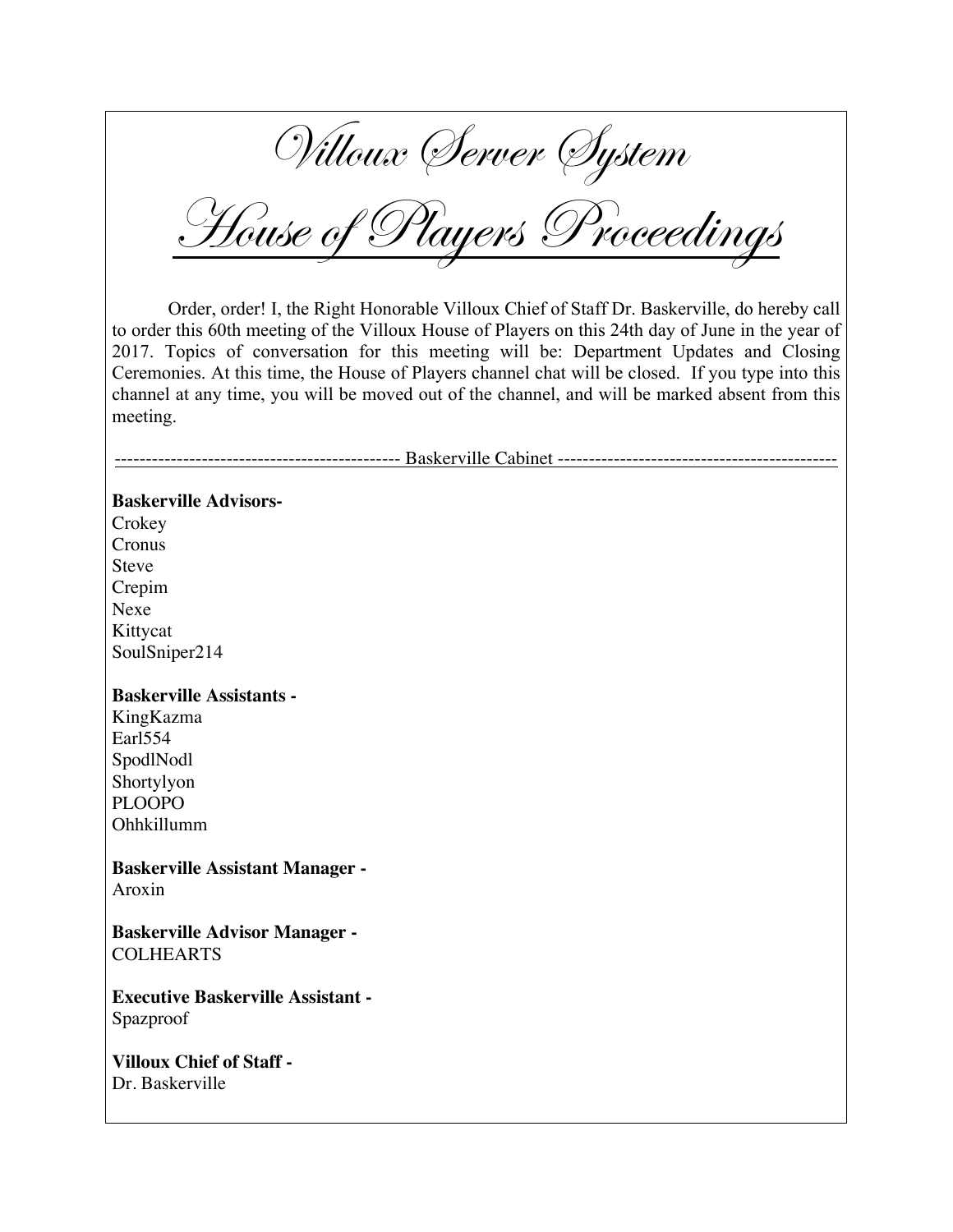----------------------------------------- System Coding Department -----------------------------------------

**System Coders -**

**System Host -**

**Villoux's Realm Developers -**

**Villoux's Realm Developer Manager -**

**Coding Manager -**

**Executive System Coder –** Jibram

---------------------------------------- System Press Department --------------------------------------------

# **System Press Officers -**

DeadRusher VenomFilms Trollmyster FXZMAN DasCoolGam

#### **Art Designers -** Johni

Armazard

### **Commercialists -**

#### **Radio Villoux DJs - Skullslice**

### **Art Designer Manager –**

**Commercialist Manager-**

# **Radio Villoux DJ Manager-**Solvausta

**Press Manager -**

# **Executive Press Officer -** Qmen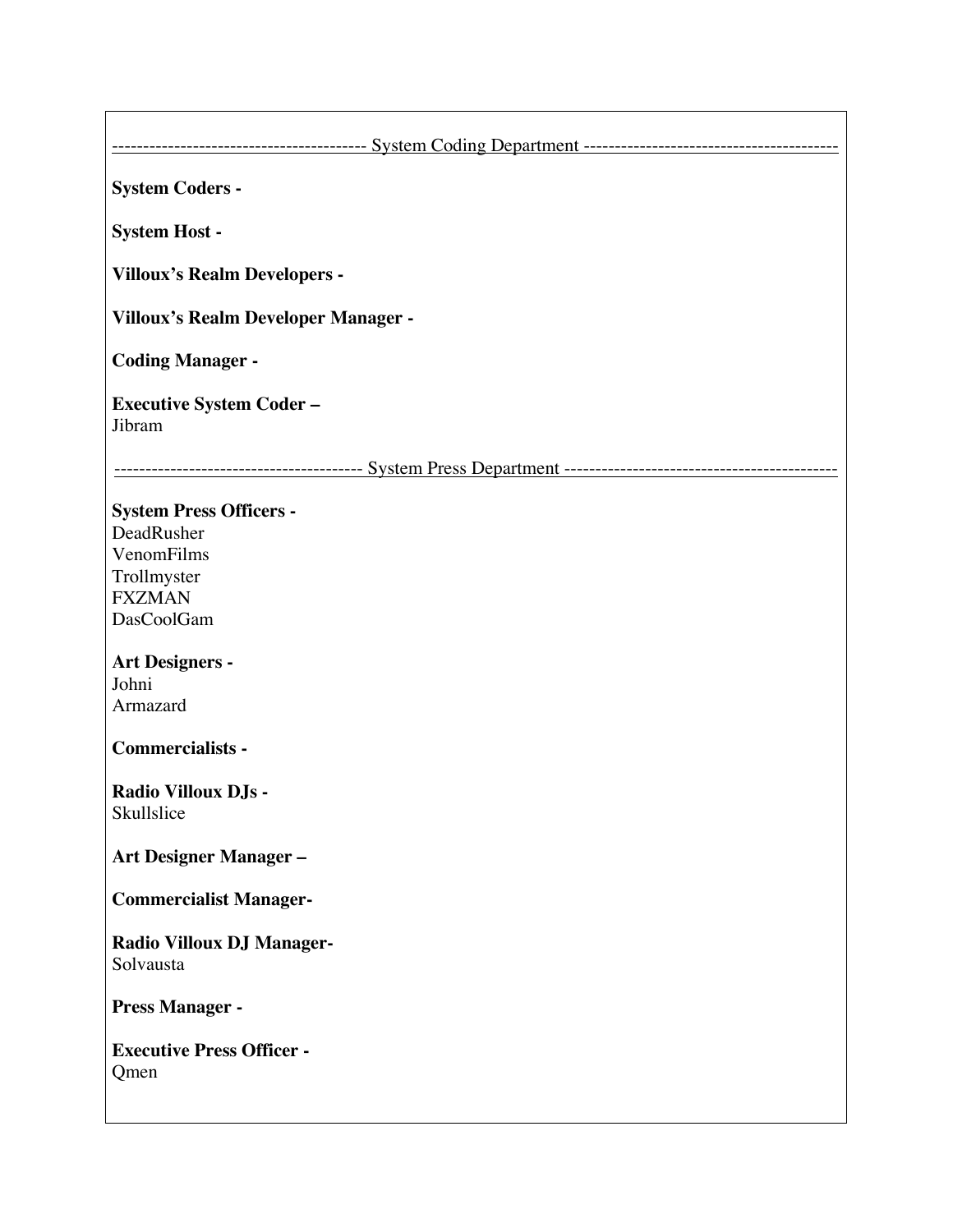| <b>TeamSpeak Operators -</b>                                                            |
|-----------------------------------------------------------------------------------------|
| Makkapacca5                                                                             |
| Connah0047                                                                              |
| Weemee                                                                                  |
| <b>Operative Manager-</b>                                                               |
| sssNoMaDsss                                                                             |
| <b>Executive TeamSpeak Operator -</b>                                                   |
| Ace                                                                                     |
|                                                                                         |
| <b>League of Legends Tournament Directors-</b>                                          |
| <b>EU</b> West:                                                                         |
| <b>XTRAA</b>                                                                            |
| North America:                                                                          |
| Oceanic:                                                                                |
| <b>League of Legends Tournament Masters -</b><br>EU West:                               |
| North America:                                                                          |
| Oceanic:                                                                                |
| <b>League of Legends Department Chairman-</b><br>Fredrik                                |
| --------------------------- Realm of the Mad God Department --------------------------- |
| Realm of the Mad God Dungeon Master-                                                    |
| European:                                                                               |
| Nachoboyy                                                                               |
| North American:                                                                         |
| Krpytonite                                                                              |
|                                                                                         |
| Oceanic:                                                                                |
| Villoux's Realm:                                                                        |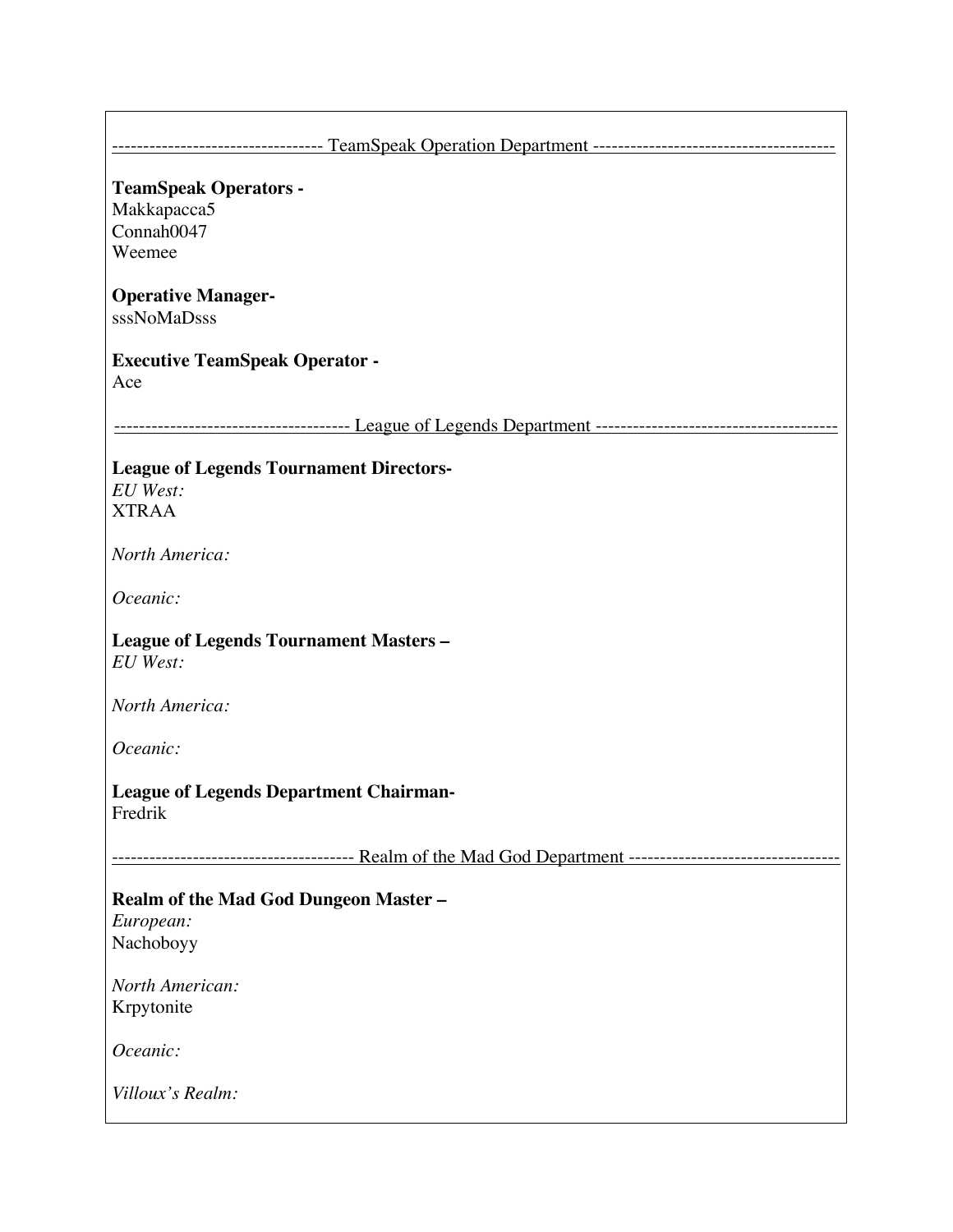| Realm of the Mad God Guild Masters -                 |
|------------------------------------------------------|
| Fulfi                                                |
| Esuma                                                |
| Realm of the Mad God Server Heads -<br>Herorider     |
| Realm of the Mad God Department Chairman-<br>Orcript |
|                                                      |
|                                                      |
| <b>Counter Strike Tournament Directors -</b>         |
| Europe:                                              |
| <b>FORUM</b>                                         |
| North America:                                       |
| Einstein                                             |
|                                                      |
| Oceanic:                                             |
| <b>Counter Strike Masters -</b>                      |
| European:                                            |
| <b>BUHTLA</b>                                        |
|                                                      |
| North American:                                      |
| Oceanic:                                             |
|                                                      |
| <b>Counter Strike Server Heads -</b>                 |
| <b>Fried Hashbrowns</b>                              |
| <b>Counter Strike Department Chairman -</b>          |
| DeaFikka                                             |
|                                                      |
|                                                      |
|                                                      |
|                                                      |
|                                                      |
|                                                      |
|                                                      |
|                                                      |
|                                                      |
|                                                      |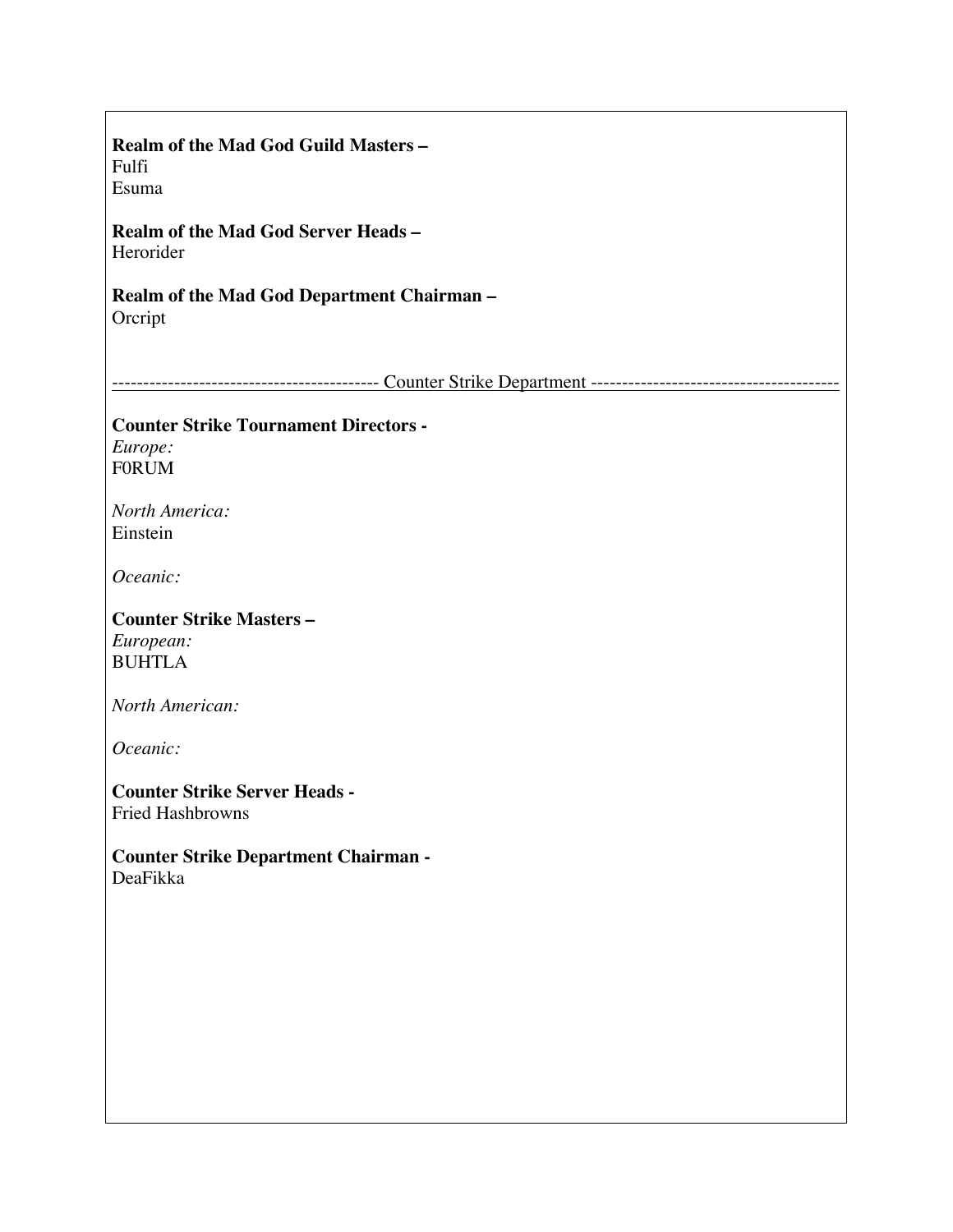Excused Absences: The Baskerville Assistant, Shortylyon for Personal Issues The Baskerville Advisor, Cronus for Work Related Issues The Baskerville Advisor, SoulSniper214 for Work Related Issues The Baskerville Advisor Manager, COLDHEARTS for Time Zone Differences

The Executive System Press Officer, Qmen for Work Related Issues

The TeamSpeak Operator, Makkapacca5 for Time Zone Differences The Operative Manager, sssNoMaDsss for Personal Issues

The Realm of the Mad Guild Master, Fulfi for Vacation The Realm of the Mad God Server Head, Herorider for Personal Issues

Unexcused Absences: The Baskerville Advisor, Crepim The Baskerville Advisor, Nexe The Baskerville Advisor, Kittycat The Baskerville Assistant, KingKazma The Baskerville Assistant, Earl554 The Baskerville Assistant, PLOOPO The Baskerville Assistant, Ohhkillumm

The System Press Officer, Trollmyster The System Press Officer, FXZMAN The System Art Designer, Johni The System Art Designer, Armazard The Radio Villoux DJ, Skullslice

The TeamSpeak Operator, Weemee The TeamSpeak Operator, Connah0047

The Realm of the Mad God Dungeon Master, Krpytonite

The Counter Strike Tournament Master, BUTHLA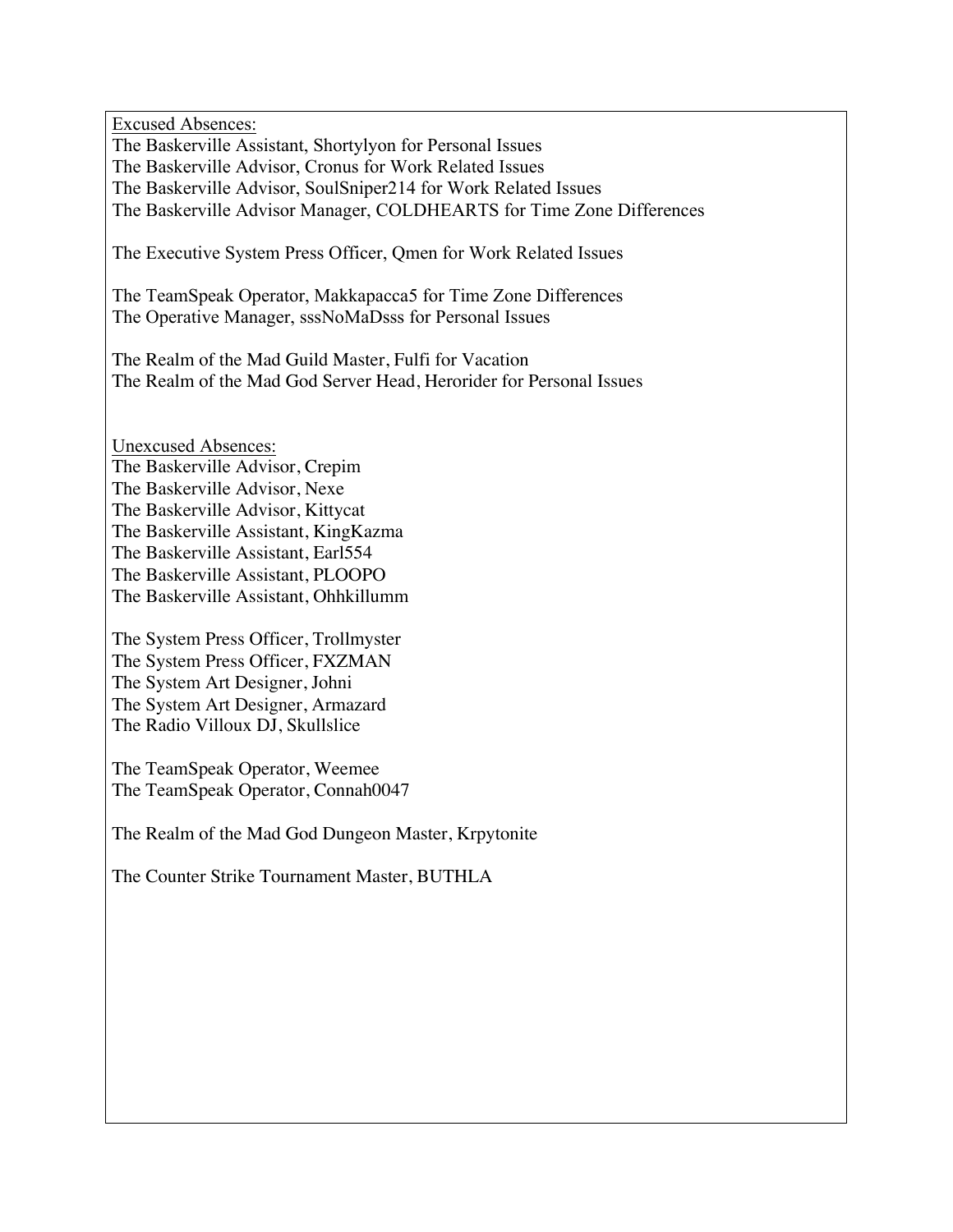# League of Legends Update as Read by Fredrik

Good evening, Villoux House of Players. I am very proud to report that our department has been growing at a very stable rate and has proved itself well-deserving of the title of the system's largest department. Our most notable accomplishment in June would be the hosting of our 2<sup>nd</sup> EU West League of Legends tournament. This tournament saw higher attendance than last month's tournament and seems to set a good starting standard for our continuing tradition. We have implemented a few changes to the ways that the tournament is structured, beginning with offering a 750 RP prize to the person declared tournament champion. Formerly, the tournament champion was selected by the League of Legends Department staff, however, we are now moving to allow each user that participated in the tournament the ability to elect a tournament champion. We hope that this change will allow the tournaments to be perceived as more engaging and more community-driven. Our next EU West tournament will be hosted on July 15 at 12:00 PM US Central Time, or 5:00 PM British Standard Time. To register for the tournament, please fill out the following application on GoogleDocs:

https://docs.google.com/forms/d/1SqaGXB8TnOu5CBkw95TRHmbJaVz1ikd34sUfSkXTqqI.

I hope to see as many of you there as possible. Hosting North American and Oceanic tournaments is still something that is very much a work in progress. Our North American user base in League of Legends is rather low, so until we find a user willing to accept the mantle as Tournament Master for that region, it will be unlikely that will be able to host tournaments for it. The same situation is true for Oceania. Tournaments aside, we have managed to maintain all ten of our League of Legends team channels. I am still waiting to hear from the Executive System Press Officer, Mr. Qmen about his ability to hire a System Commercialist and otherwise advertise my department to grow it. With that being said, the only request that I have for members of the House would to either provide feedback from the tournament hosted earlier today, or provide recommendations for features they would like to see in future tournaments.

Transition: Thank you for the update, Mr. Fredrik. We will now open the floor to any questions, comments, or concerns per regards the League of Legends Department. If you have a question, comment, or concern, please send me a private message with question, comment, or concern, respectively.

Seeing as there appear to be no further questions, comments, or concerns per regards the League of Legends Department, we will now move to the system's second largest department, the Realm of the Mad God Department. Presenting the Realm of the Mad God Department Update is the Realm of the Mad God Department Chairman, Mr. Orcript.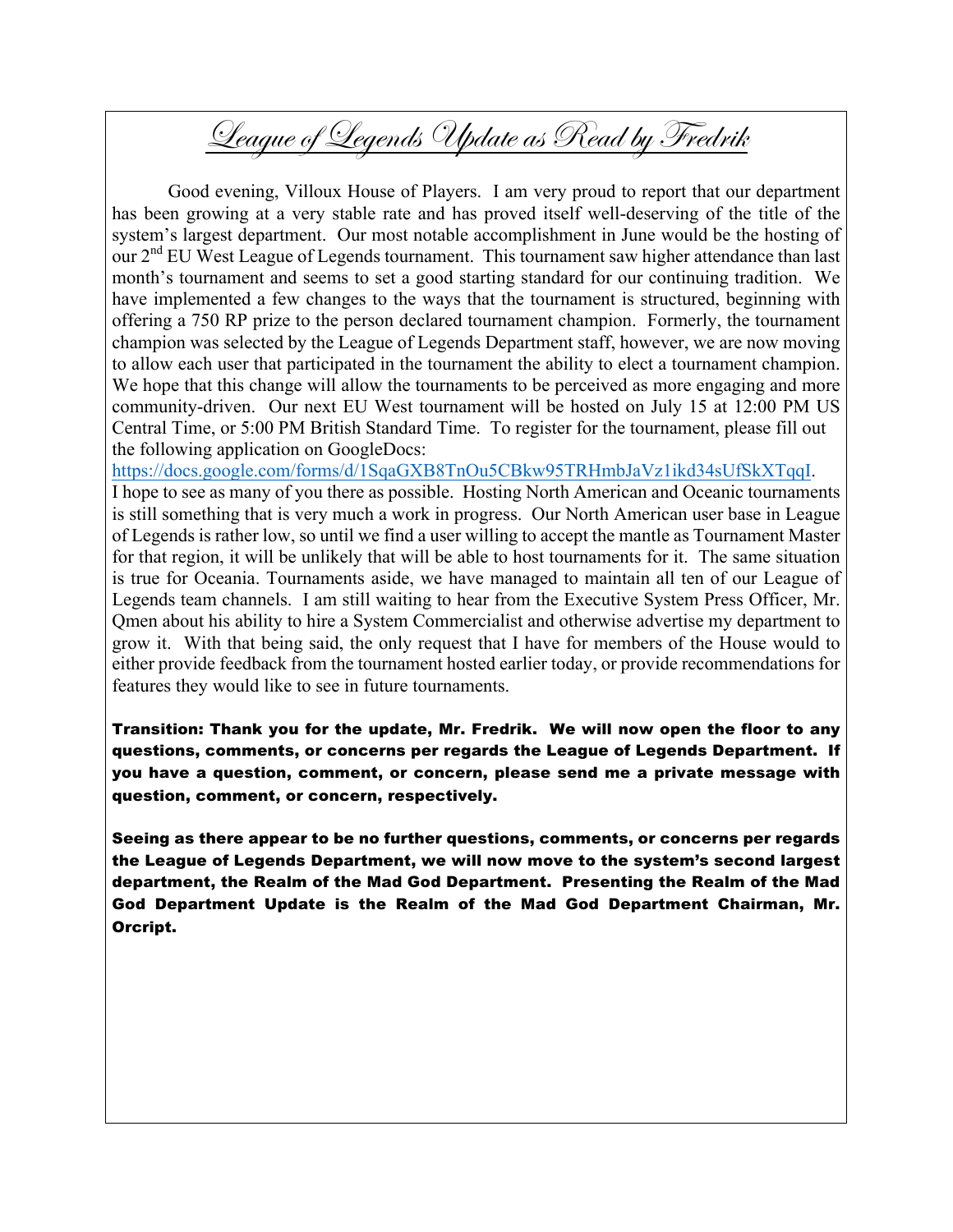# Realm of the Mad God Update as Read by Orcript

Good evening, Villoux House of Players. It is my pleasure to join you this evening to present the Realm of the Mad God Department Update. The first topic on which I would like to speak is our monthly dungeon runs. This month's run saw several users from outside of Villoux join us on TeamSpeak and in-game for a couple of shatters runs. Users in my department have recently been discussing the possibility of hosting dungeons runs more than once a month, and I should like to hear the members of the House's opinion on this idea and welcome discussion on it during the questions, comments, and concerns portion of my update. Another aspect of growth that was been benefiting my department is the addition of the new guild, Inglorious. The Inglorious Guild has a total of 25 active members, most of which use the TeamSpeak server on a nearly daily basis. The Guild Master, Mr. Esuma has done a wonderful job in cultivating an active and friendly atmosphere within his guild. I should also like to thank the Counter Strike Department Chairman, Mr. DeaFikka for his efforts in bringing the guild to the system and adding lively conversation to it. I would like to welcome another new guild to the system, the EZ Gaming Guild. EZ Gaming has a total of 39 members in-game and 11 of them use our TeamSpeak server. Finally, our veteran guild, AxW, which was formerly Nyan Eats, has merged with the new Luv is Rage Guild. The guild has seen positive implications from the merge and hopes to continue its longstanding tradition of valuing its guild community. The final topic I will be addressing is our private Realm of the Mad God server, Villoux's Realm. After losing our Server Head, Mr. Teemo about two months ago, the server has been subjugated to an unreasonable and disappointing amount of downtime. I am pleased to announce that as of today, I have hired a new Server Head, the former System Press Manager, Mr. Herorider and will begin working with him to restore the server as soon as early next week. Our plans are to repurchase the VPS to host the server, assess and restore the damaged files, and open the server to Villoux beta-testing by the end of the week. Unfortunately, in addition to loosing Mr. Teemo, we also lost our Villoux's Realm Developer Manager, Mr. Silent. The Executive System Coder, Sen. Jibram will be working in partnership with me to fill the void Mr. Silent has created. It is my hope that the two of us can maintain the server's files long enough to discover a new Villoux's Realm Developer Manager. Overall, the month of June has been a very active and successful month for my department. Between the addition of new guilds, the hosting of successful dungeon runs, and the beginning of the restoration of Villoux's Realm, my confidence is beginning to grow that the next system census will be very favorable to us. Thank you for your time.

Transition: Thank you for the update, Mr. Orcript. We will now open the floor to any questions, comments, or concerns per regards the Realm of the Mad God. If you have a question, comment, or concern, please send me a private message with question, comment, or concern, respectively.

Seeing as there appear to be no further questions, comments, or concerns per regards the Realm of the Mad God Department, we will now move to the system's third largest department, the Counter Strike Department. Presenting the Counter Strike Department Update is the Counter Strike Department Chairman, Mr. DeaFikka.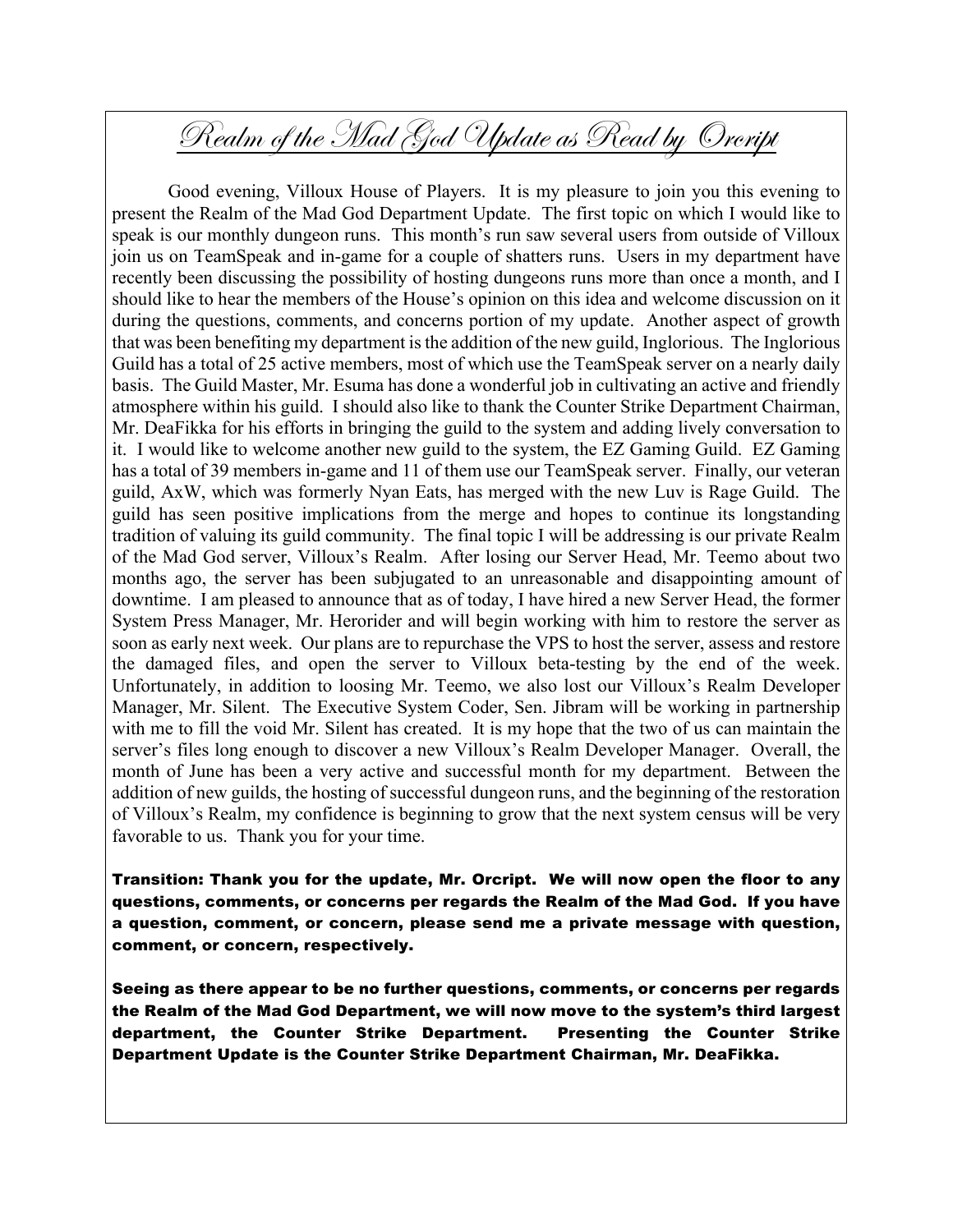# Counter Strike Update as Read by DeaFikka

Good day, House of Players. I have little report on, but I will give you my department update. The first thing I wish to say is that we have still not hosted our first European tournament. I take credit for that fact. Since I have recently been completing school, I have not had the time to meet with our European Tournament Master, Mr. BUTHLA. Now that I have more time, I will be sure to be meeting with Mr. BUTHLA on weekly basis, so there will be no excuse of not hosting a tournament in July, especially with the work of his Tournament Director, Mr. F0RUM. I am certain that we will get it done, and am happy to see how it goes. We have a North American Tournament Director, Mr. Einstein, but I am not sure what he has been doing since he also does not meet with me. I will be meeting with him starting next week and discovering what he can do to help grow our North American teams and tournaments. The other unfinished project in my department is our Counter Strike server, Villoux's Surfing Server. The Server Head of the server, Mr. Fried Hashbrowns has not been communicating the issues of the server to me or been meeting with the people necessary to fix those issues. I will also be having a meeting with him every week starting in July. If we are not to able to fix the problems that he has, I will be looking to replace him with Mr. Syn<sub>C</sub>, who has experience in working on servers. Other than the servers and the tournaments, I am happy to say that we have kept the number of teams that we have, which is six. This is a good number, but I want to work with the Executive System Press Officer, Mr. Qmen in making that number grow. Like Mr. Fredrik said, Mr. Qmen has not been very good at communicating with us, so I hope he will do a better job at that in the future. Well, there you have everything happening in my department. I am now happy to hear any questions, comments, or concerns that you are having.

Transition: Thank you for the update, Mr. DeaFikka. We will now open the floor to any questions, comments, or concerns per regards the Counter Strike Department. If you have a question, comment, or concern, please send me a private message with question, comment, or concern, respectively.

Seeing as there appear to be no further questions, comments, or concerns per regards the Counter Strike Department, we will now conclude the department updates portion of this afternoon's meeting and move to the Closing Ceremonies.